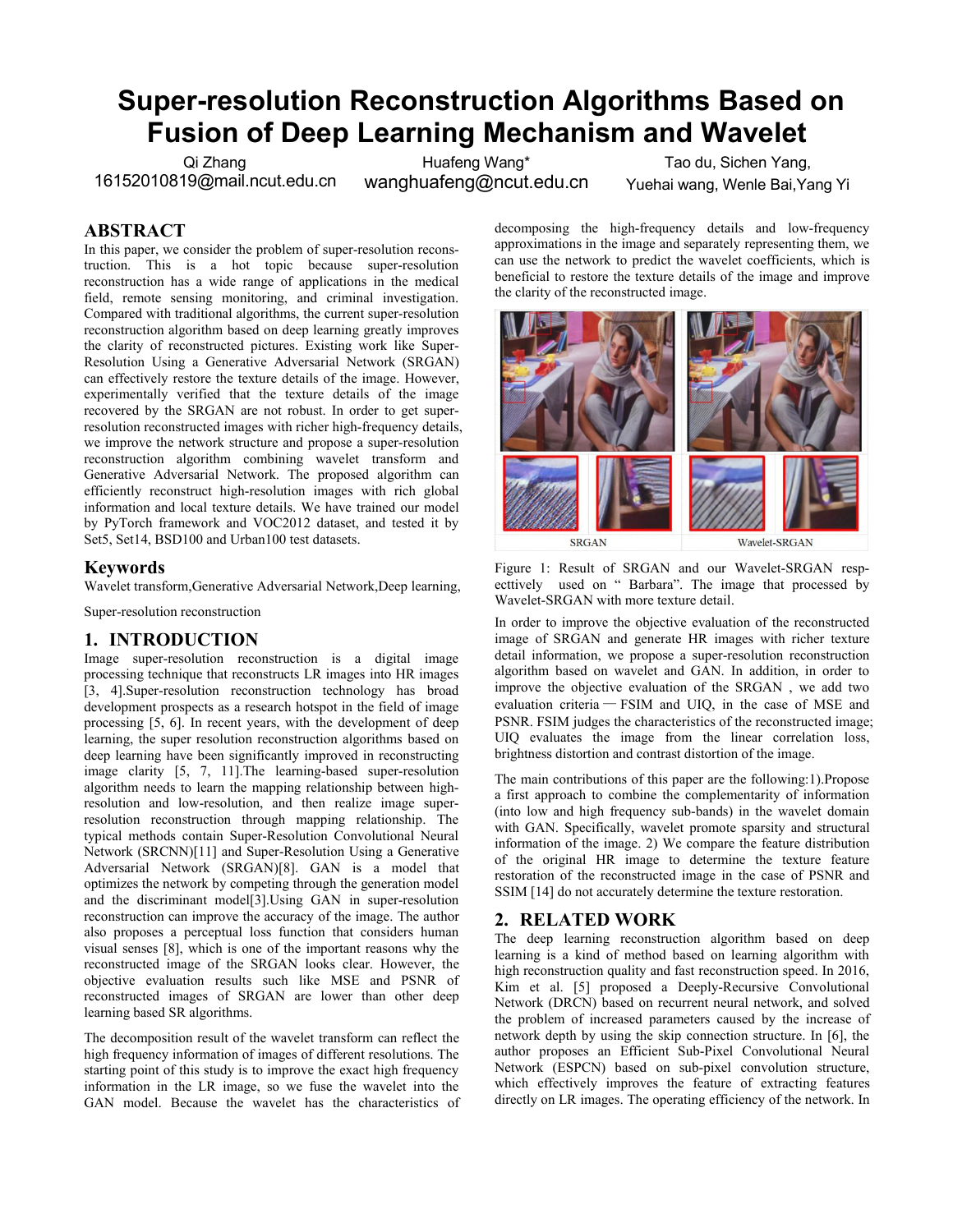general, the loss function in the depth learning based algorithm only considers the pixel distortion of the image, and often the algorithm cannot effectively restore the texture details of the image because the visual quality of the image is neglected.

In 2014, Goodfellow et al. [7] first proposed the concept of GAN, including the generation model and the discriminant model in the GAN network framework. GAN is unstable during the training process and has limitations in some application areas. In 2017, the SRGAN algorithm proposed by Ledig et al.[8] used the improved GAN model and the perceptual loss function to recover the texture details of the image.

Akbarzadeh et al. [9] constructed a bi-cubic interpolation and stationary wavelet transform algorithm, which obtained better reconstruction results than the interpolation algorithm. Guo et al. [10] proposed that the wavelet coefficients and wavelet residuals are used as input and output of the network, simplifying the mapping relationship that the network needs to learn. Later, Huang et al. [12] proposed a super-resolution reconstruction algorithm that combines wavelet transform with convolutional neural networks. In this algorithm, the network model realizes the reconstruction of HR images by learning the mapping relationship between wavelet decomposition coefficients. Applying the wavelet transform to the neural network helps to restore the texture details of the image, thereby reconstructing a higher quality super-resolution reconstructed image.

#### **3. Proposed method**

In order to enable GAN to reconstruct more accurate image  $\int_{\text{image}}$ texture details, we propose a super-resolution reconstruction algorithm that combines wavelet and GAN. Make use of the advantage of GAN that reconstruct the texture details of images and enhance image global information consistency by training high frequency and low frequency components of wavelet decomposition in the network and improve the recovery of local details of images.

## **3.1 The framework of fusion of Deep learning mechanism and wavelet**

Goodfellow first proposed the concept of Generative Adversarial Networks[7].GAN is based on a game theory. When the network is training, the competition between the generative Model and the discriminative model enables the network to learn deeper feature information and improve the training efficiency of the network. A large number of applications in the field of image style conversion migration, text conversion images, super-resolution reconstruction, and other digital image processing fields[1, 2].When using GAN for super-resolution reconstruction, the generative network in the model is used to process the LR image to generate an HR image, and the Adversarial network is used to determine whether the image is the original HR image. In the network structure, when the image generated by the generative network can "cheat" the Adversarial network and discriminate it as the original image, the output image is the result of the GAN model.

Wavelet has the characteristics of extracting useful information from signals, and multi-resolution analysis of signals through various arithmetic methods. It has been proved that wavelet is an efficient multi-resolution image representation tool [15-18], and its decomposition results can reflect high-frequency and lowfrequency information of images with different resolutions. The image is decomposed into independent information by wavelet Transformation. We can regard the wavelet coefficient as the eigenvector of the image, and the high-frequency component can reflect the frequency variation in different directions, which means that we can get more texture detail of the image.

$$
X_{1,LI(m,n)} = \sum_{k=0}^{K-1} X_{1,LI(m,n)} = \sum_{k=0}^{K-1} X_{1,L} [2m-k,n] I[k]
$$
  

$$
X_{1,JI(m,n)} = \sum_{k=0}^{K-1} X_{1,L} [2m-k,n] h[k]
$$
  

$$
X_{1,JI(m,n)} = \sum_{k=0}^{K-1} X_{1,m} [2m-k,n] I[k]
$$
  

$$
X_{1,JI(m,n)} = \sum_{k=0}^{K-1} X_{1,JI} [2m-k,n] I[k]
$$
  

$$
X_{1,JI(m,n)} = \sum_{k=0}^{K-1} X_{1,JI} [2m-k,n] h[k]
$$
  

$$
X_{1,JI(m,n)} = \sum_{k=0}^{K-1} X_{1,JI} [2m-k,n] h[k]
$$
 (1)

Wavelet packet Transformation can decompose an image into a series of wavelet decomposition coefficients with the same size. One digital image can be viewed as a 2D signal with index [m,n], where  $x[m,n]$  is the pixel value located at mth column and nth row. The 2D signal x[m,n] can be regarded as 1D signals among the rows  $x[m, :]$  at a given mth column and among the columns  $x[:, n]$ at a given nth row. If the input LR image is  $X$  [m, n], we set the high-pass and low-pass filters in the wavelet packet Transformation to h[k] and l[k], respectively(As shown in form ula 1 ).



Figure 2: The procedure of fast transform. FWT use low-pass and high-pass decomposition fillers iteratively to compute wavelet coefficients.

When performing 1D wavelet packet Transformation , it is necessary to perform high-pass and low-pass filtering and down sampling processing on the nth, then perform high-pass and lowpass filtering and down-sampling processing in the mth.

We overlay a residual network with the same structure in the generative network. Residual network, is the most important part of the generative model, can handle the deep network effectively and reduce the training difficulty of GAN. In the original residual network, there are two convolution layers and two normalization layers and the activation function *Relu*. Inspired by Bee Lim[13],we change the structure of the residual network. Specifically, we remove the normalization layer in the residual network, because the normalization layer consumes a large amount of memory when training the network. It's a effective way to improve the efficiency and performance when training network. In addition, we also replace the original Relu activation function with ParametricReLU.

We train the wavelet coefficients of images to reach the goal of super-resolution image reconstruction. Discrete wavelet packet decomposetion and reconstruction of two-dimensional images often use Haar wavelet as wavelet basis function. Haar wavelet is the earliest orthogonal wavelet basis function with tight support. Its function is simple and the application is the most extensive, especially its better symmetry. It can effectively help us avoid phase distortion during image decomposition.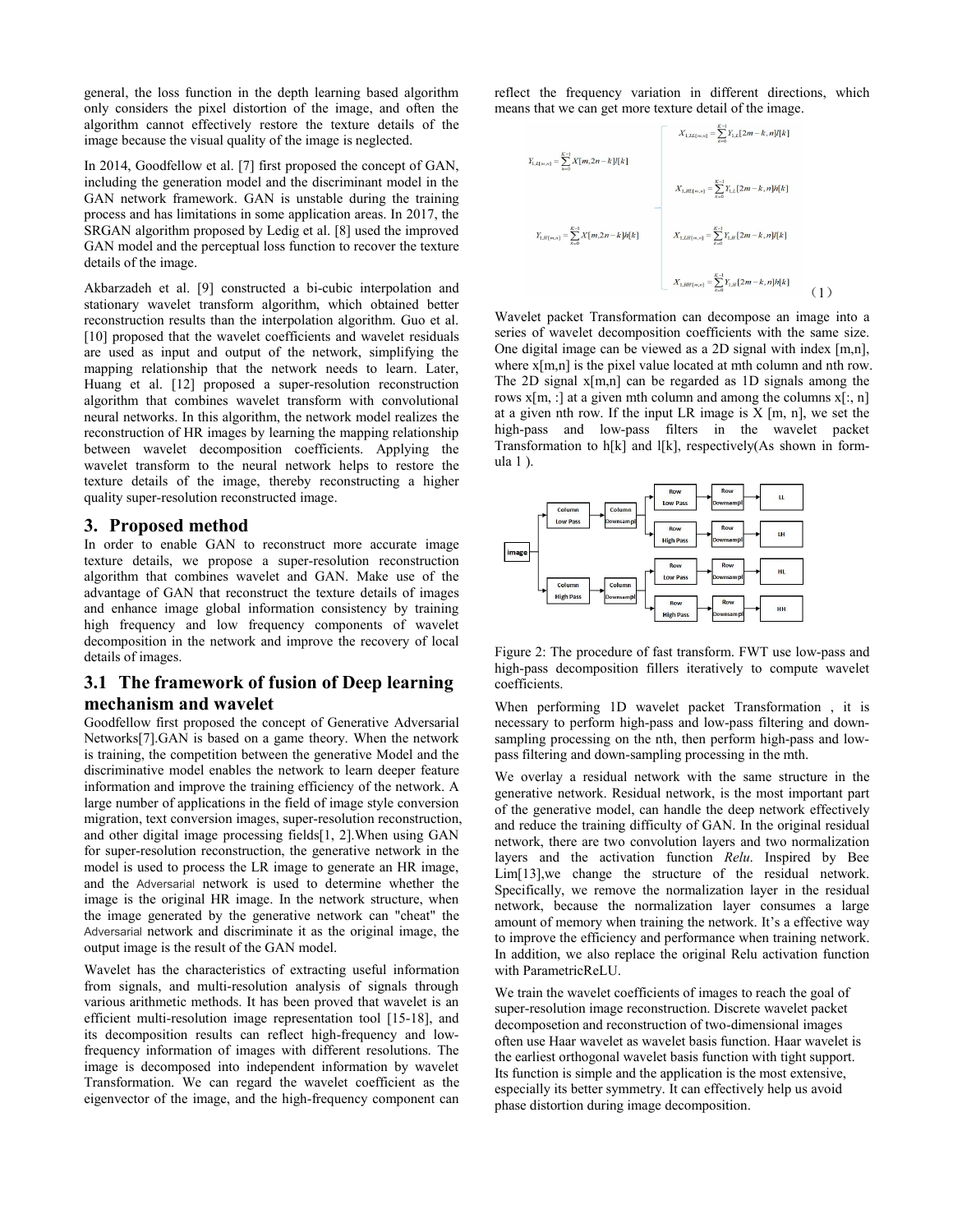#### **3.2 Loss function**

As we all know, In deep learning, the training is a process of continuously reducing the loss value through iteration until the optimal solution is obtained. In general, MSE is commonly used as a loss function in super-resolution reconstruction algorithms because the value of PSNR is related to MSE in the objective evaluation criteria for image quality. Therefore, we can get higher PSNR when using MSE as a loss function. However, the edges of the image reconstructed by this loss function with obvious sawtooth and the image is visually blurred. Ledig[8] thought that the loss function should be set in consideration of human perception, and propose a perceptual loss function defined as the sum of content loss  $l_c$  and anti-loss  $l_A$ , which can be expressed as equation (1).

$$
loss = l_C + l_A \tag{1}
$$

In this paper, we added the wavelet coefficients to predict the loss based on the perceptual loss function proposed by Ledig, which can be expressed as formula (2).

$$
loss = l_C + l_A + l_{wavelet} \qquad (2)
$$

The content loss lC represents the mean-square error(MSE)

between the high-level features of the image extracted through the 19-layer VGG network, which shown in formula (4-3).By using the error function between the high-level features of the image as the loss function of the network, the texture information in the reconstructed image can be effectively improved, and the image can be seen more clearly.

$$
l_{C/i,j} = \frac{1}{W_{i,j}H_{i,j}} \sum_{x=1}^{W_{i,j}} \sum_{y=1}^{H_{i,j}} (\phi_{i,j}(Y)_{x,y} - \phi_{i,j}(G(X))_{x,y})^2
$$
 (3)

In the formula,  $\varphi_{i,j}$  represents the feature map obtained by convolution of the j-th layer after the maximum pooling of the i-th layer in the VGG19 network. In our paper, the loss of wavelet coefficient prediction wavelet can be expressed as the formula (4).

$$
l_{wavelet} = \sum_{i}^{N_w} \alpha_i (w_i^{HR} - w_i^{SR})^2
$$
\n(4)

 $\log s = l_C + l_A$  image by wavelet packet transform,  $w_i^{HR}$ ,  $w_i^{SR}$  are the wavelet  $N_w$  is the number of wavelet coefficients decomposed by the coefficients of the HR image and the reconstructed image, respect-ively.

$$
l_A = \sum_{n=1}^{N} -\log D(G(X))
$$
 (5)

The adversarial loss lA is based on the probability of identifying the output of the network, and is generally expressed as equation (5).



Figure 3. The architecture of our wavelet-based super-resolution Generative Adversarial Networks .The Residual Block we use ParametricReLU. All the convolution layers have the same filter map size of 3x3 and each number below them defines their individual channel size. Skip connections exist between every two convolution layers (except the first layer) in the embedding and wavelet predicting nets.

#### **3.3 Algorithm**

The training process of the GAN model incorporating wavelets also needs to be alternately optimized between the generated model and the discriminant model. We only need to add the loss

of wavelet coefficient prediction to the loss function of the generated model during the optimization process. The complete fusion wavelet and GAN model super-resolution reconstruction algori-thm is as follows.

Table 1: The wavelet-based SRGAN algorithm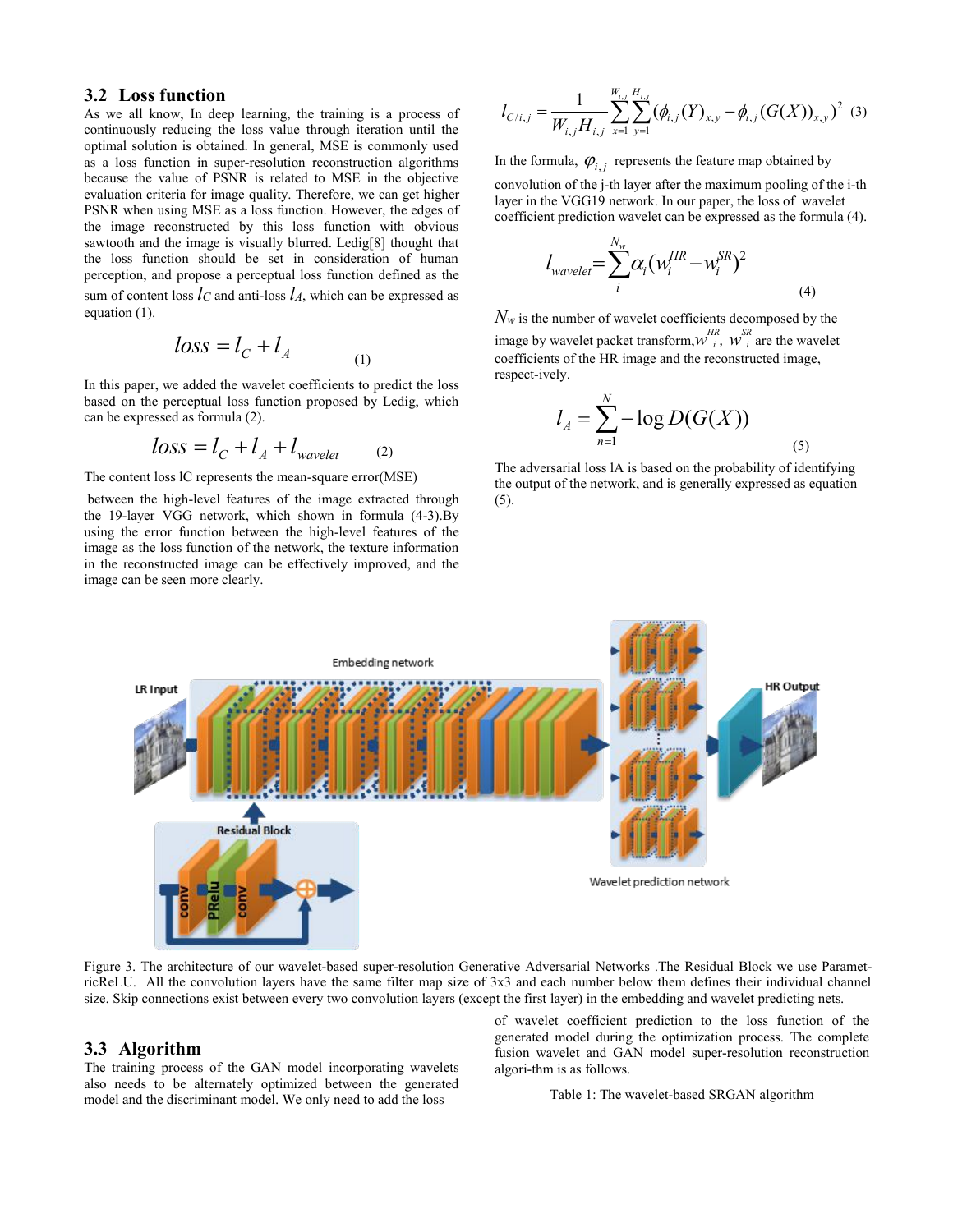|           | Input: Learning rate <i>l</i> , Batch size $a$ , Epoch <i>N</i> , Generative model param g, |
|-----------|---------------------------------------------------------------------------------------------|
|           | Adversarial model param d                                                                   |
|           | Output: new generative model param $g'$ , adversarial model param $d'$                      |
|           | From epoch $1 \rightarrow N$                                                                |
|           | Select a-factor HR images from the training set randomly                                    |
|           | Downsample a-factor HR images to obtain corresponding LR images                             |
|           | Calculate the gradient $\rightarrow$ The loss of adversarial network $l_A$                  |
|           | Update the param d' of adversarial network                                                  |
|           | 2dDWT for the HR images $\rightarrow$ a $\times$ 3 $\times$ 16 HR params                    |
|           | 2dDWT for the LR images $\rightarrow$ a $\times$ 3 $\times$ 16 LR params                    |
|           | Calculate the gradient $\rightarrow$ the loss of Generative network $l_c+l_{warelet}$       |
|           | Update the param $g'$ of generative network                                                 |
| End epoch |                                                                                             |

# **4. EXPERIMENT**

## **4.1 Dataset**

In our experiment, we use the VOC2012 dataset as the training set for our model. The VOC2012 dataset is an image dataset for super-resolution reconstruction which includes 16,700 training images and 425 test images.VOC2012 dataset includes a total of 20 sub-categories in the four categories "Person", "Animal", "Vehicle", and "Indoor", which are rich in variety and suitable for super-resolution reconstruction. We tested the trained network using Set5 dataset, Set14 dataset, BSD100 dataset, and Urban100 dataset.

## **4.2 Training Settings**

In training process, the LR image is obtained by performing bicubic interpolation(The downsampling factor is 4) on 16700 HR images. During training, the HR image is randomly clipped into a sub-image of size  $88 \times 88$ . The network reconstructs the image by learning the mapping relationship between the wavelet coefficients of the LR image and the wavelet coefficients of the HR image. The related network parameters are set as follows: the size of the batch size in the network is set to 16, the network learning rate is 0.0002 and the number of iterations is 313,200.

## **4.3 Exparimental results and analysis**

We compare the reconstruction performance of this research method with the SRGAN algorithm. We reproduced the SRGAN algorithm on the VOC2012 training set. Due to the different training sets, the test results of the SRGAN algorithm are slightly different from the test results in the author's original text. In order to accurately evaluate the quality of reconstructed images. In our experiment, not only PSNR, SSIM, FSIM and UIQ are used as evaluation indexes, but also LBP is used to extract image features to judge the texture restoration degree of the reconstructed image.

Table 2 shows the PSNR and SSIM test results for the two algorithm reconstruction results. The data in the table is the average of the results of the test of the Set5 data set, the Set14 data set, the BSD100 data set, and the Urban100 data set downsampled by double-quadratic interpolation 4 times. Accor ding to the table 4, our algorithm has the highest PSNR and SSIM evaluation for each data set reconstruction result. The minimum average of the PSNR and SSIM test results is 0.18 dB and 0.018 higher than the SRGAN.

Table 2: Test results of PSNR and SSIM

| Dataset          | <b>SRGAN</b> | Wavelet-SRGAN |
|------------------|--------------|---------------|
|                  | (PSNR, SSIM) | (PSNR, SSIM)  |
| Set <sub>5</sub> | 29.27, 0.852 | 30.63, 0.897  |
| Set14            | 25.95, 0.740 | 27.04, 0.770  |
| <b>BSD100</b>    | 25.25, 0.710 | 26.91, 0.728  |
| Urban100         | 23.94, 0.718 | 24.12, 0.743  |

Table 3 shows the test results of FSIM and UIQ for the pictures obtained by the two reconstruction algorithms. To evaluate the quality of the reconstructed image more precisely, we use FSIM and UIQ to test reconstructed images and analyze the results. The closer the values of FSIM and UIQ are to 1, the more similar the restored image is to the original image. Similarly, the data in the table is the average. According to the table, both the FSIM and UIQ of Wavele-SRGAN are better than SRGAN. Further more, the average value of FSIM is 0.06 higher than the SRGAN, and the average value of the UIQ is the same as the SRGAN.

#### Table 3:Test results of FSIM and UIQ

| Dataset          | <b>SRGAN</b> | Wavelet-SRGAN |
|------------------|--------------|---------------|
|                  | (FSIM, UIQ)  | (FSIM, UIQ)   |
| Set <sub>5</sub> | 0.906, 0.935 | 0.929, 0.935  |
| Set14            | 0.891, 0.973 | 0.899, 0.978  |
| <b>BSD100</b>    | 0.826, 0.963 | 0.832, 0.984  |
| Urban $100$      | 0.949, 0.967 | 0.957, 0.967  |



Figure 4. Super-resolution reconstruction of "bird" and "monarch" by different algorithms

Figure 4 shows the results of super-resolution reconstruction with 4x magnification of the images "bird" and "monarch" by different algorithms and their partially enlarged images. In light of the figure, we can find that the bicubic interpolation can't fix the high frequency information in the image well. And the output image's edge is jagged, the visual blur is more obvious. The reconstructed images of SRGAN are visually clear because of its ability of reconstructing the details effectively. However, there are artifacts in the reconstructed images after partial enlargement, especially the "barbara". It's obvious that the visual quality of the reconstructed image in Wavelet-SRGAN is the best, due to wavelet packet transform restores texture details at the edge of the image. The partially enlarged image is also the sharpest and closest to the original image.